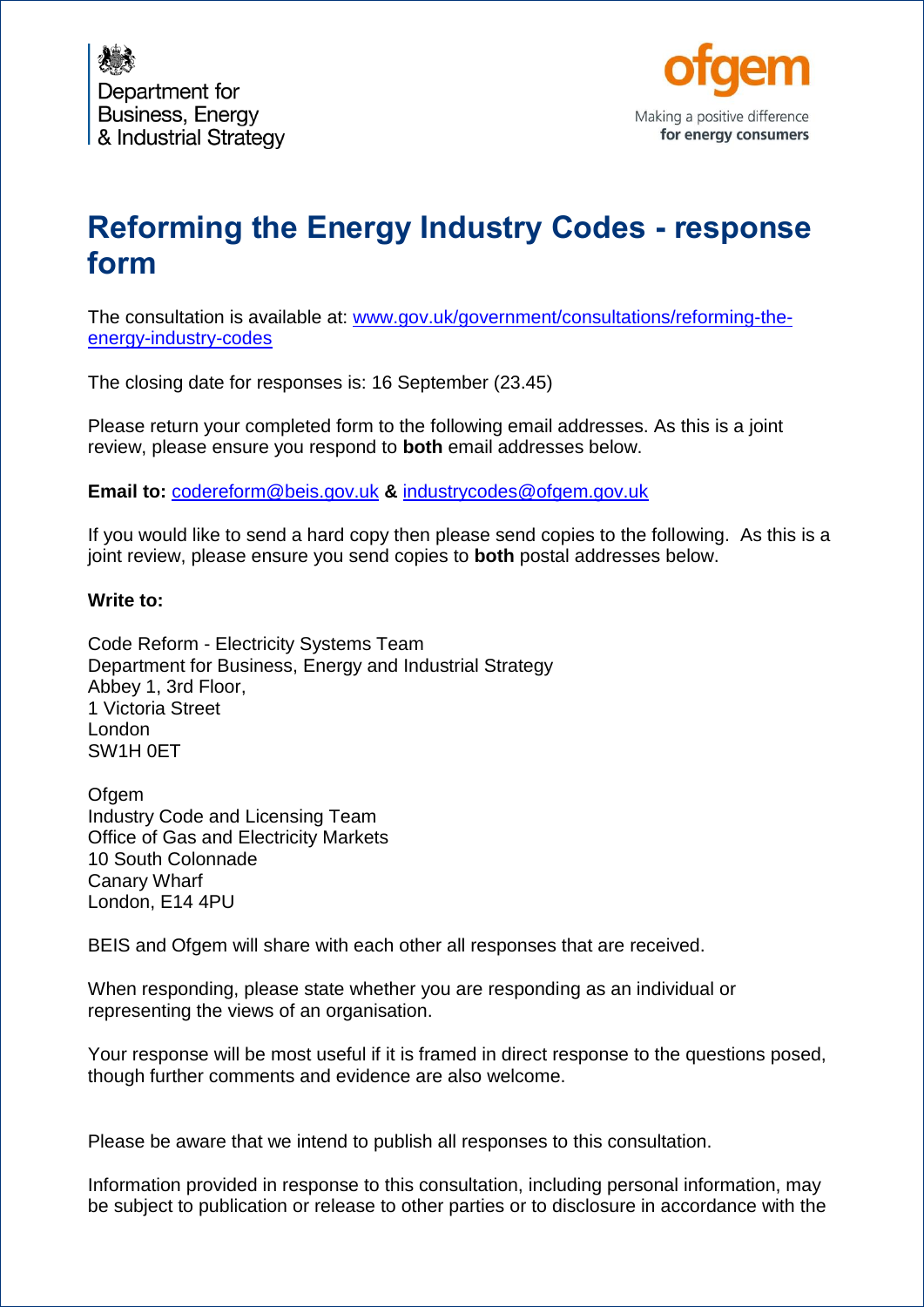access to information regimes. Please see the consultation document for further information.

If you want information, including personal data, that you provide to be treated as confidential, please explain to us below why you regard the information you have provided as confidential. If we receive a request for disclosure of the information, we shall take full account of your explanation, but we cannot give an assurance that confidentiality can be maintained in all circumstances. An automatic confidentiality disclaimer generated by your IT system will not, of itself, be regarded as binding on the department.

I want my response to be treated as confidential  $\Box$ 

Comments: Click here to enter text.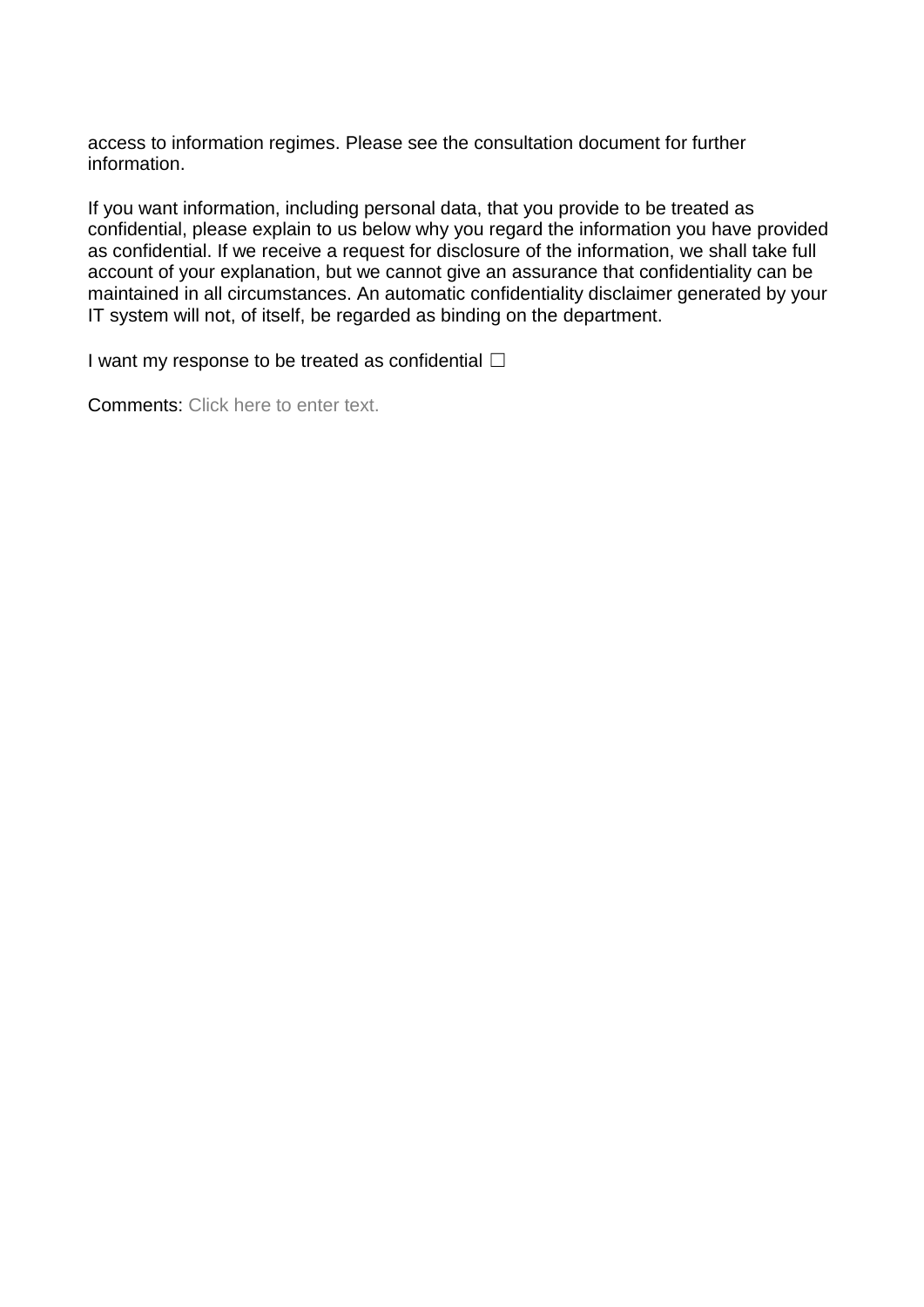## **Questions**

Name: Julie Cox and Joseph Underwood Organisation (if applicable): Energy UK Address: 26 Finsbury Square, London EC2A 1DS

Please select a box from the list of options below that best describes you as a respondent. This allows views to be presented by group type.

|   | <b>Respondent type</b>                          |
|---|-------------------------------------------------|
| ⊠ | Business representative organisation/trade body |
|   | Central government                              |
|   | Charity or social enterprise                    |
|   | Individual                                      |
|   | Large business (over 250 staff)                 |
|   | Legal representative                            |
|   | Local government                                |
|   | Medium business (50 to 250 staff)               |
|   | Micro business (up to 9 staff)                  |
|   | Small business (10 to 49 staff)                 |
|   | Trade union or staff association                |
|   | Other (please describe)                         |

## **Question 1** [page 17 in consultation document]

## **Do you agree with our four desired outcomes for the code governance landscape by the mid-2020s?**

 $\boxtimes$  Yes  $\Box$  No  $\Box$  Don't know

## **Please explain.**

Comments:

Energy UK agrees there are merits in setting these four desired outcomes, more detailed commentary follows below.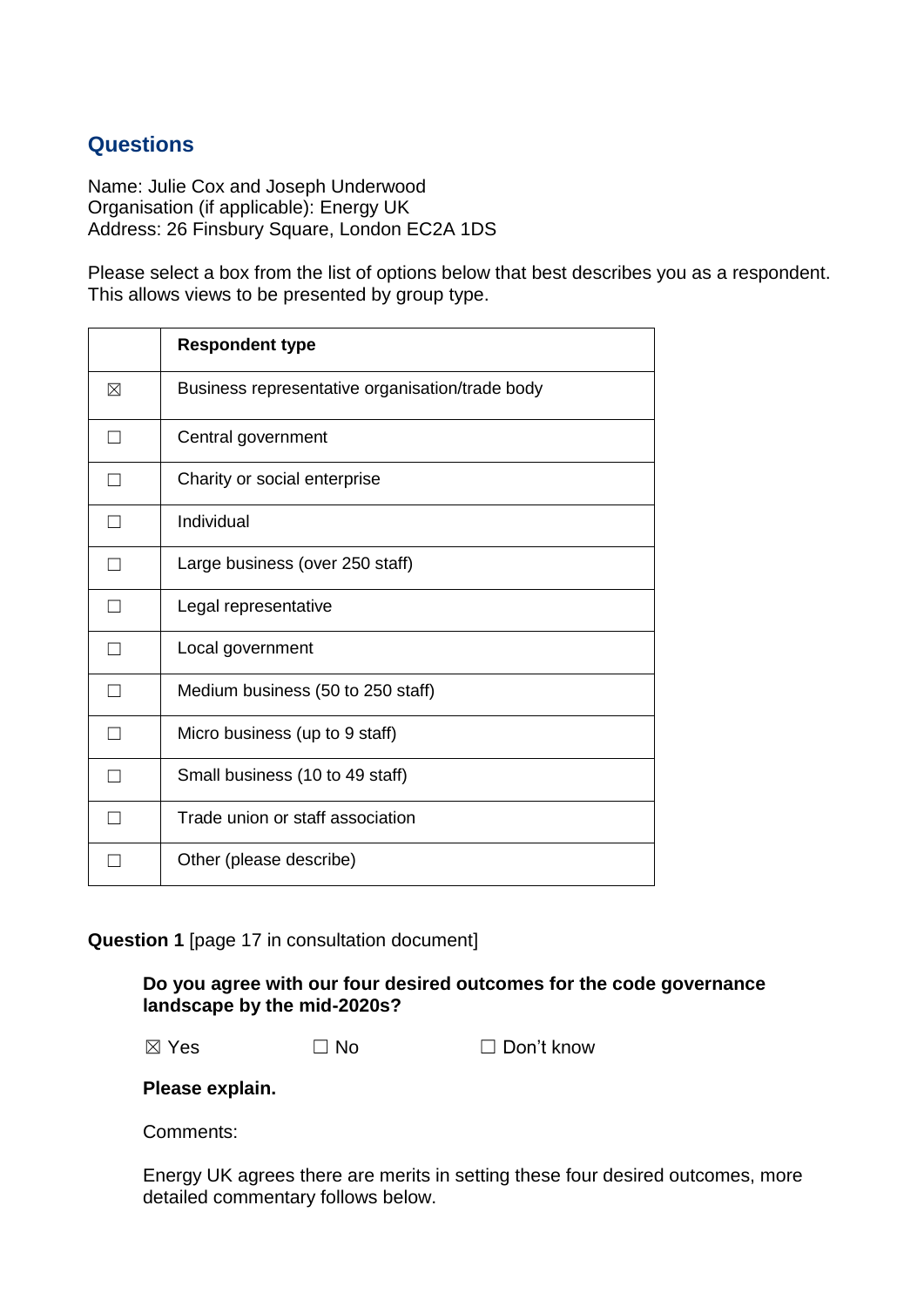## **If you disagree, please explain what you consider the outcomes should be.**

Comments: Click here to enter text.

## **Question 2** [page 17 in consultation document]

**Do you agree with the problems we have identified (in chapter 1 – Background – and in later chapters), and that they present a persuasive case for reform of the current framework for energy codes?**

 $\boxtimes$  Yes  $\Box$  No  $\Box$  Don't know

#### **Please explain.**

Comments:

Energy UK agrees there is merit in reviewing the energy codes arrangements to ensure they are fit for purpose to meet the challenges across the whole energy system to meet decarbonisation ambitions. The magnitude of this challenge should not be under-estimated, but it is important that parties involved in the industry continue to have a stake in the governance processes, else they may face increased risk, which could lead to increased costs, which are likely to be recovered from customers.

The codes are lengthy and complex as the industry itself is complex and clear rules are needed so that all parties understand what is required and expected of them. We recognise that new parties are entering the industry, with new business models and the codes should evolve to incorporate these, but the interests of existing Code Signatories should not be forgotten. Adapting Code rules for new parties is likely to add to complexity and length of codes rather than reduce them, although streamlining may also be possible.

We agree there would be merit in an overarching document / code that signposts, with links, which parts of codes are applicable to certain activities. E.g. a DSR aggregator, a biomethane developer. However, it would clearly be important that this is kept up to date at all times to avoid providing potentially misleading or incomplete information.

Industry codes are complex, but then again the industry is complex and the Codes are therefore lengthy and prescriptive. As such, any rationalising of the Codes is good in theory but needs to remain legally enforceable. A model that relies on principles and guidance, rather than detailed rules, is still likely to result in regular interpretation issues and potential disputes, which ultimately will still need to be resolved by someone, whether that is Ofgem or the legal system.

A way of reducing the length of a Code could be to create Guidance documents. These are often easier to change than a Code but can have drawbacks. The holder of the document can usually change the content of the document with minimal say from other stakeholders to that document. Additionally, while the content of the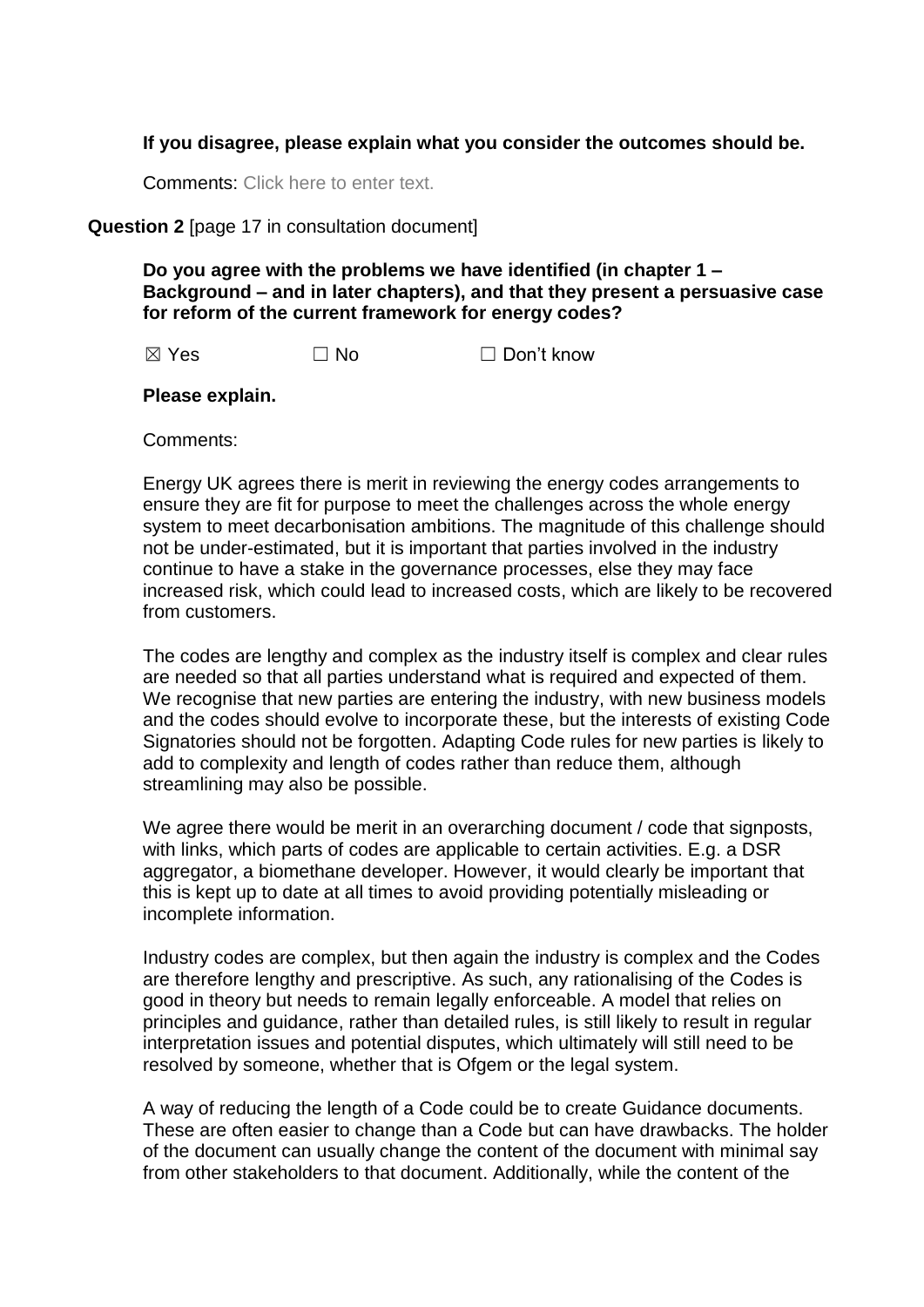Codes may reduce with the creation of more guidance documentation, the number of pages a signatory to that Code would have to read remains the same.

Energy UK notes that the use of sandboxes, such as those seen in the BSC, should be used in all codes, with appropriate oversight by Ofgem.

**Question 3** [page 18 in consultation document]

## **Do you have additional evidence on the performance of the current framework?**

Comments:

Energy UK agrees that the code modification process can be lengthy, although it is not clear whether the statistics presented include the time for Ofgem to make a decision. A breakdown between Authority direction and self-governance proposals may be informative. Energy UK are concerned that an increasing number of Code modifications have been held up as a result of Ofgem disengagement through the modification process. It has been noted that in some cases, the Ofgem representative does not engage with discussions in Workgroups or does not attend at all. This lack of engagement and direction (which until the last few years was given) results in modifications which are sent back to the modification workgroup, or rejected after months or years of unnecessary work.

We think it would be helpful to reflect on and learn from the Significant Code Review (SCR) process, such that any new processes work more effectively whilst remaining accountable. The electricity TCR / SCR has stalled and as such, lessons can be learned.

**Question 4** [page 18 in consultation document]

**Do you agree with our proposed scope of reform?**

☒ **Yes** ☐ **No** ☐ **Don't know**

**Please explain.**

Comments:

Energy UK broadly agrees with the scope of reform, but considers that documents that are ancillary to these codes should be considered as well. In some cases, it may be appropriate to incorporate these into the codes, this would be consistent with desired outcome 1. Market participants would be able to identify the rules that apply to them, rather than the rules being spread across multiple documents. This could, for example, include the gas transmission capacity release and substitution methodology statements, which contain important details about how capacity may be secured but sit outside of UNC governance.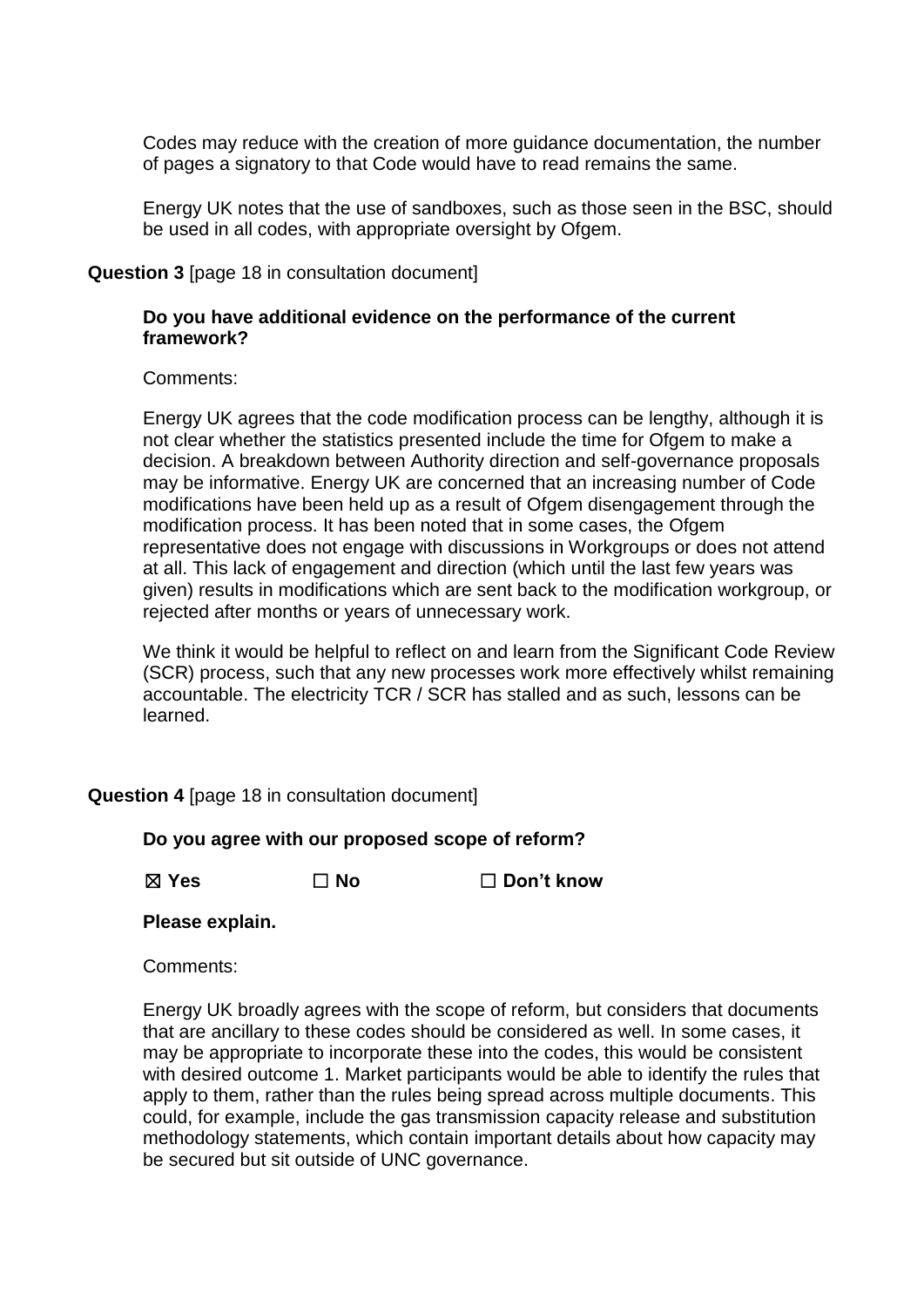Energy UK note that this is a substantial review, especially with the scale of reform elsewhere in the industry (TCR, SCR, Settlement Reform, Brexit, Capacity Market, etc.). The implementation of any reform needs to be staged. Given that the REC is a new Code and has not come into force yet, it would be sensible that any reforms be implemented there first followed by other codes (e.g. the BSC and CUSC) being merged. We also note that the harmonisation of Code Management across all Codes is a potential quick win and could be done ahead of Code consolidation.

Energy UK also has a number of points which require further clarification on:

- The projected cost of reforms;
- Whether the review is only to simplify and consolidate Codes and governance arrangements or will it look deeper into processes;
- Whether Ofgem consider that changes to existing industry licences will be required as this has been omitted from the consultation; and,
- Whether a whether a moratorium on new mods coming forward will be necessary while reforms are developed and/or implemented.

## **If not, which additional codes or systems do you think should be included/excluded?**

Comments: Click here to enter text.

## **Question 5** [page 18 in consultation document]

## **Are there any codes or systems that we should only apply a limited set of reforms to?**

 $\Box$  Yes  $\boxtimes$  No  $\Box$  Don't know

## **Please explain.**

Comments:

Energy UK does not currently believe that any codes should be excluded from full reform at this time. But we do think reforms should be implemented in manageable stages**.** 

**Question 6** [page 21 in consultation document]

## **Do you agree that the four areas for reform are required? Please provide reasons for your position and evidence where possible.**

Comments:

Strategic direction

Energy UK notes this was originally proposed in the CMA energy market investigation and considers there may be a case for this. In particular where a new policy direction is to be implemented or for areas where industry alignment over the type of reform required is unlikely to be achieved.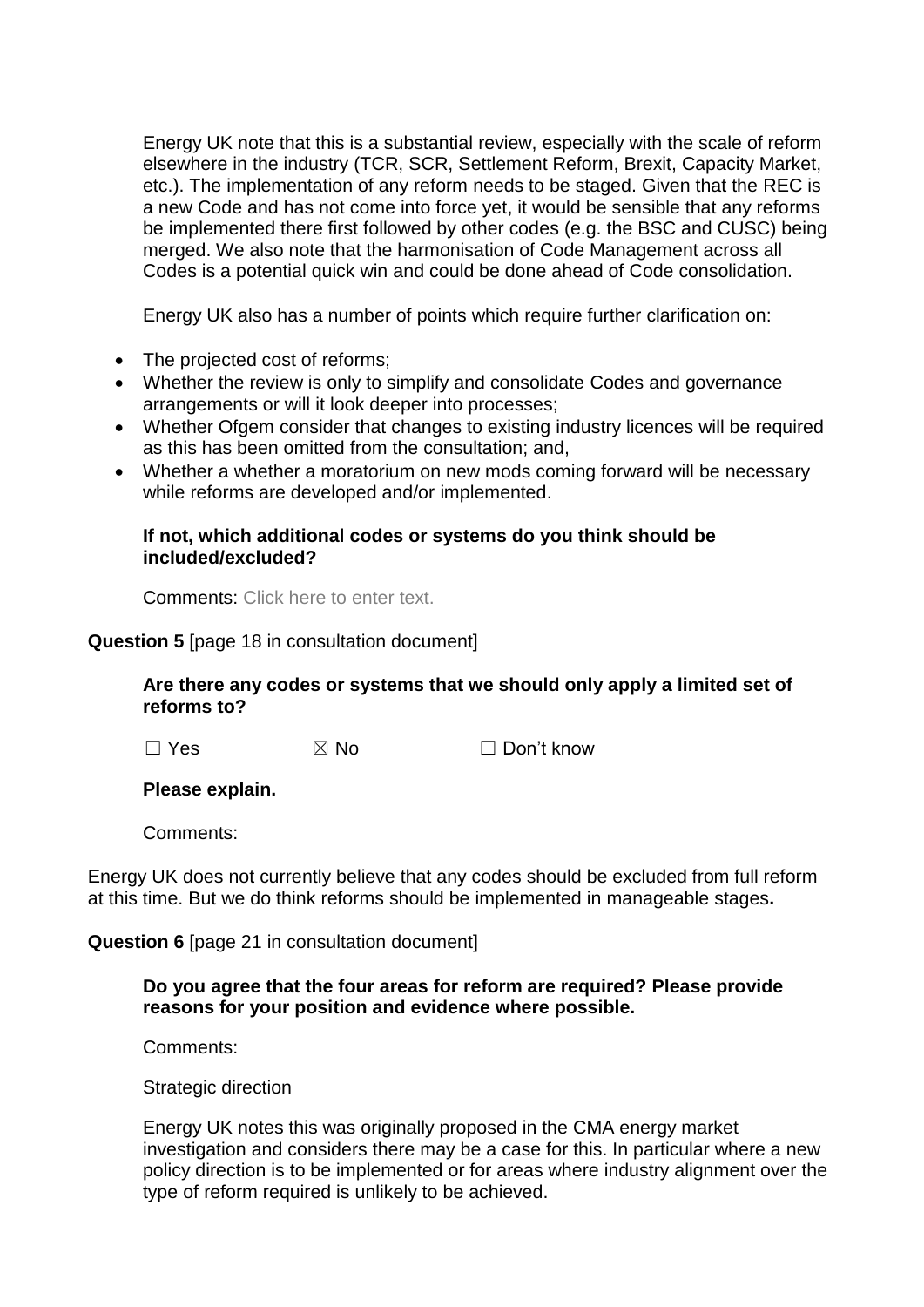Again, we note that an increasing number of Code modifications have been held up as a result of Ofgem disengagement through the modification process. It has been noted that the Ofgem representative does not engage with discussions in Workgroups or do not attend at all. This lack of engagement and direction (which until the last few years was given) results in modifications which are sent back to the modification workgroup, or rejected after months or years of unnecessary work.

#### Empowered and accountable code management

Energy UK considers there is scope for improvement in the code management arrangements, there are currently a number of different models across the industry. Governance, costs, funding and accountability are key issues along with the skill sets required to carry out all the functions proposed. See further comment under questions 15 -

## Independent decision making

Energy UK is opposed to taking decision making fully away from industry. This seems at odds with recent initiatives to leave more decision making to industry panels by increasing the hurdle before modification proposals are submitted for direction by the Authority. It leaves those taking the commercial risks in the market with less or no influence in the decision-making process, increased business risk and likely costs, which may be passed to consumers. If this is progressed there will need to be checks and balances in the process and an accessible and efficient appeals process.

We note that GEMA is an independent decision making body and is currently responsible for the decision on the majority of Modification Proposals, particularly those with significant commercial or customer impacts. Further, industry does not control Code modification decision making (other than Self-Governance proposals).

## Code simplification and consolidation

Energy UK considers there may be scope for change here, but as stated in question 2, the industry is complex and the codes to support that are complex and lengthy. However if there is scope to consolidate and simplify codes, that could be appropriate, so long as the rules provide workable processes for multiple industry participants and supports competitive market needs whilst allocating costs equitably.

Thought also needs to be given to who will undertake this task. The depth of knowledge required and the time that this will take will mean this task will be demanding.

We reiterate that a staged implementation would be required due to the scale of change required to simplify and consolidate all of the Codes.

## **Question 7** [page 21 in consultation document]

**Do you agree with the two broad models outlined? Please provide reasons for your position and evidence where possible.**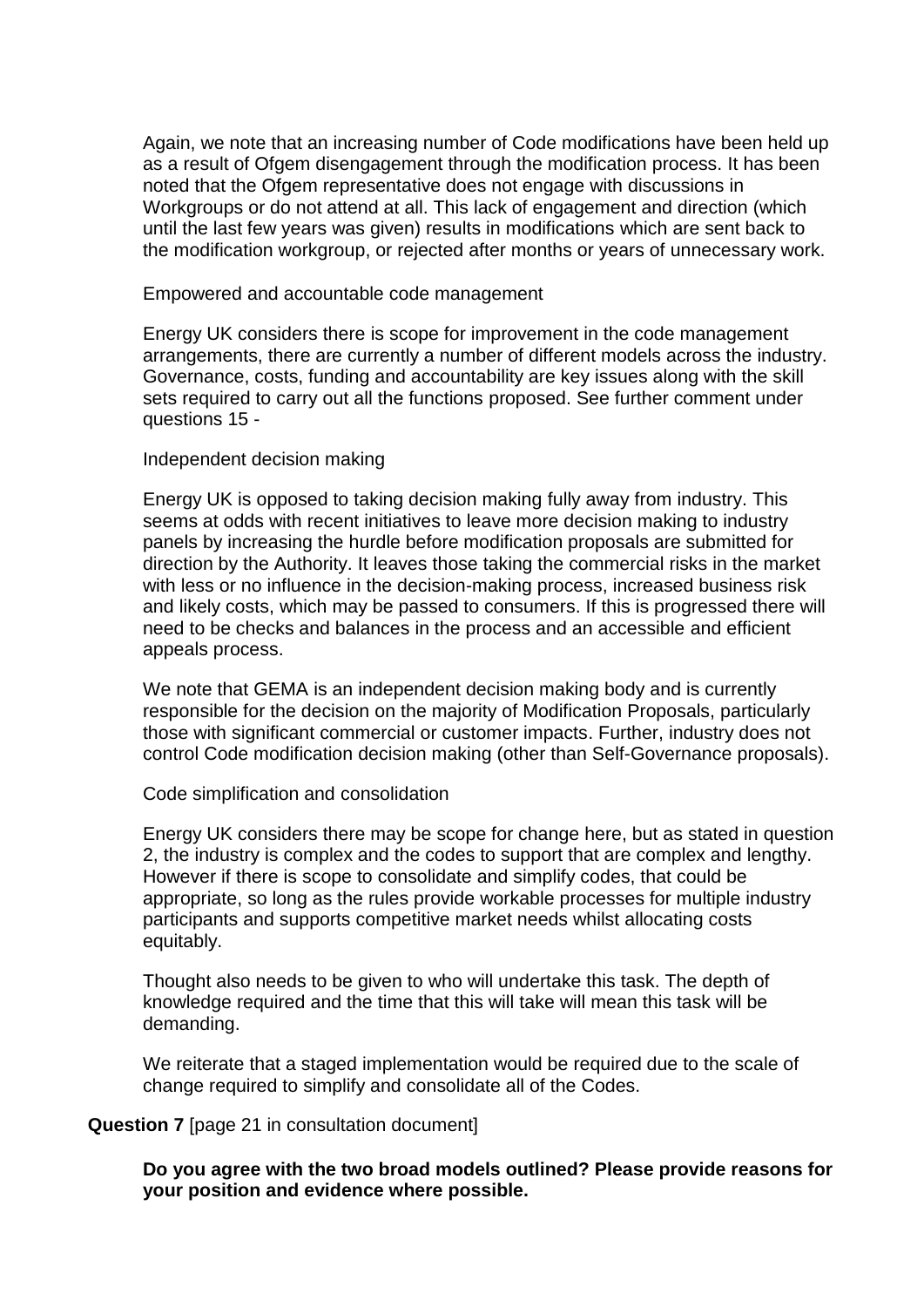## Comments:

Energy UK welcomes the recognition of industry engagement being vital in both models. We agree that there is much detail to be worked up for each option. Our initial view is that Model 2-Integrated rule-making body is not preferred since it seems to be rolling together too many roles and responsibilities which do not necessarily fit well together and seems least likely to support full engagement of industry in its processes.

The body which provides a strategic direction must be statutory and receive the strategic direction from Parliament, not Ofgem or Government. A body which has a vested interest in the market is not truly independent and would not be fit for purpose. Further, we are concerned that if a strategic body's role is just to implement Government policy or vision, then there is a risk of politicising the Industry Codes. This could result in key market rules changing according to the Government of the day, which would undermine both the credibility and integrity of the market rules. This is also likely to damage investor confidence in the UK energy market.

**Question 8** [page 21 in consultation document]

## **Which model do you believe will best deliver on our desired outcomes? Please explain.**

Comments:

Model 1.

**Question 9** [page 21 in consultation document]

## **Do you agree with the changes to the role of code signatories we are proposing?**

Comments:

Comparing Tables 3 & 4 on pages 22 and 23, we note that code signatories' role in proposing, developing and recommending modification for approval is retained. This is welcomed. However, it is unclear how such changes, which are essential to the efficient working of the energy market, are prioritised against the potentially wider more strategic changes that are envisaged.

The key differences are that currently Code signatories can approve modifications, but this is removed in the future. As currently panels only have this role for Self-Governance proposals we seek clarity on whether the status of a Self-Governance proposals will continue to exist. Further, it is unclear what the revised roles and responsibilities for panels would be, or whether they would exist at all.

Energy UK notes that Table 3 states that the Code Administrator is accountable to Code signatories currently, whilst this may be the case for the BSC, this seems to be the exception and not the rule. A Code Manager that is accountable to Code signatories, similar to the BSC model, is the best outcome.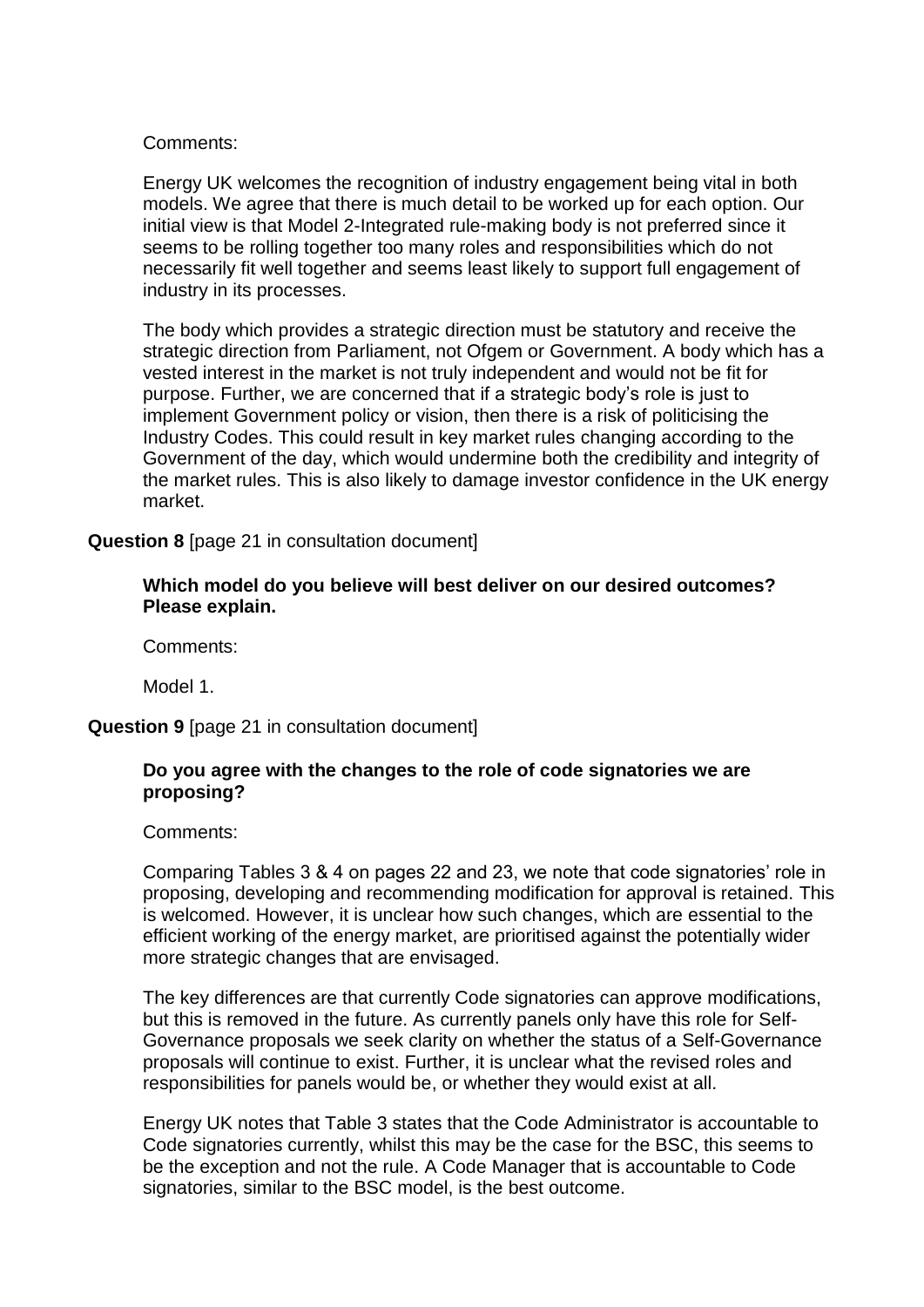Not all parties have the ability to influence the code change process due to resources available. Therefore the Critical Friend function a Code Manager provides (which should be properly in place with all Code Administrators) needs to be properly enforced. The Code Manager must provide proper assistance with drafting Code modifications and be able to point towards relevant information as well as ensuring guidance documents is visible and easily accessible. The service we receive from the Code Manager should be better than we have at present and be harmonised across all Codes. This will assist in smaller parties being better engaged.

## **Question 10** [page 29 in consultation document]

**Do you agree there is a missing strategic function for codes development in the energy sector and that introducing a strategic function with the responsibilities outlined in chapter 3 is the best way to address the lack of strategic direction?** 

 $\Box$  Yes  $\Box$  No  $\Box$  Don't know

Please explain.

Comments:

The codes are effectively contracts between parties active in the energy industry and as such define roles and responsibilities, with incremental changes being managed through modification procedures. There may be merit in a strategic function to provide direction for fundamental wide-ranging reforms including those required to implement new policy. However the framework needs to include checks and balances and could create the risk of 'picking winners' if there is a single interpretation of policy and one solution as to how it may be delivered. The framework needs to be more effective than the current significant code review (SCR) process if it is to deliver benefits.

We are concerned that the merging of government policy with regulation could undermine competition in the market. We agree that efficiencies could be achieved by ensuring the codes keep pace with developing technologies but Energy UK believes that regulation (i.e. Codes) should be kept technology neutral. Energy UK is keen to understand what code changes are needed to achieve the government net zero target (outside of typical policy intervention such as CfDs).

The consultation states that 'code administrators do not have the power to ensure that the modifications are subsequently implemented by participants in a timely manner'. This responsibility currently resides, and should remain, with Ofgem, although we note that actual implementation dates are still be determined, at least in the UNC, by the Network Operators. This needs to be re-considered.

We note that Ofgem already has the ability to provide a strategic direction and direct Code Administrators and industry towards what should be achieved. Should the government establish a strategic body, the Secretary of State could input in decisions.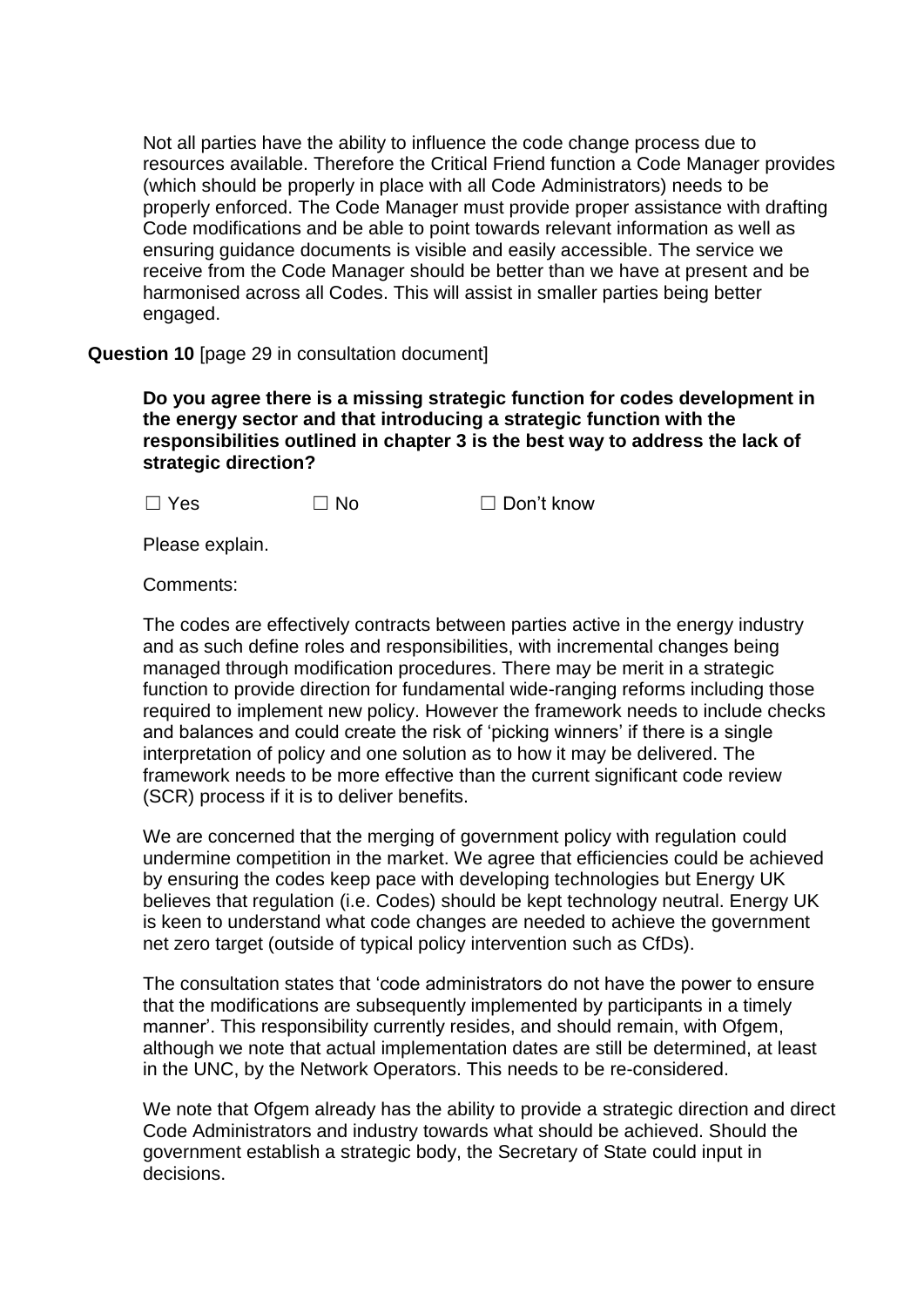We note that many large scale industry changes, such as the introduction of NETA / BETTA and more recently the change to timing of the Gas Day, were achieved by industry working collaboratively with Government and Ofgem and were instigated generally through changes to primary legislation. The established track record of industry implementing such changes should therefore not be dismissed or regarded as a failure. There is a vast amount of industry knowledge available from Code signatories, which any strategic body needs to acknowledge and integrate into its thinking and approach.

## **Who is best placed to fulfil the strategic function and why?**

## Comments:

For the purposes of which it is required, it is not apparent that this role fits well with any existing body, it may be better to establish the new function within a new entity, starting with a blank slate. However this would introduce another body in the energy landscape increasing the number of interactions with industry participants. This may require primary legislation to implement and BEIS should refer to how the REC considers both fuels.

Energy UK do not believe that the ESO should take on this role as this would be a huge expansion of its current role. Industry would prefer it to concentrate on its current responsibilities. Further, the role should be completely independent of competitive markets.

## **Question 11** [page 29 in consultation document]

## **Do you agree with the objectives and responsibilities envisaged for the strategic function, and are there any additional objectives or responsibilities the strategic function should have?**

## Comments:

At a high level these responsibilities seem reasonable, but there remain levels of detail to be added, the level of resources required could be significant. The interactions with the existing industry objectives will need to be considered

There are already objectives that sit with different parties that are not fully aligned and there may be merit in reviewing these. BEIS has overall responsibility for security of supply, whilst Ofgem protects customers and considers sustainability. The Relevant Objectives within the codes do not necessarily directly map onto these, albeit are intended to be consistent with them.

It is also the case that it is difficult to consider cross fuel issues. There is no 'heading' under which to consider the impact on the electricity market / customers of a change to a gas rule, and vice versa. We consider this could be addressed by a new relevant objective in each gas / electricity code to consider the impact on the other market / customers or efficient interaction of the markets.

Energy UK expects the current appeals rights to Ofgem and the CMA to be maintained should a strategic body be set up.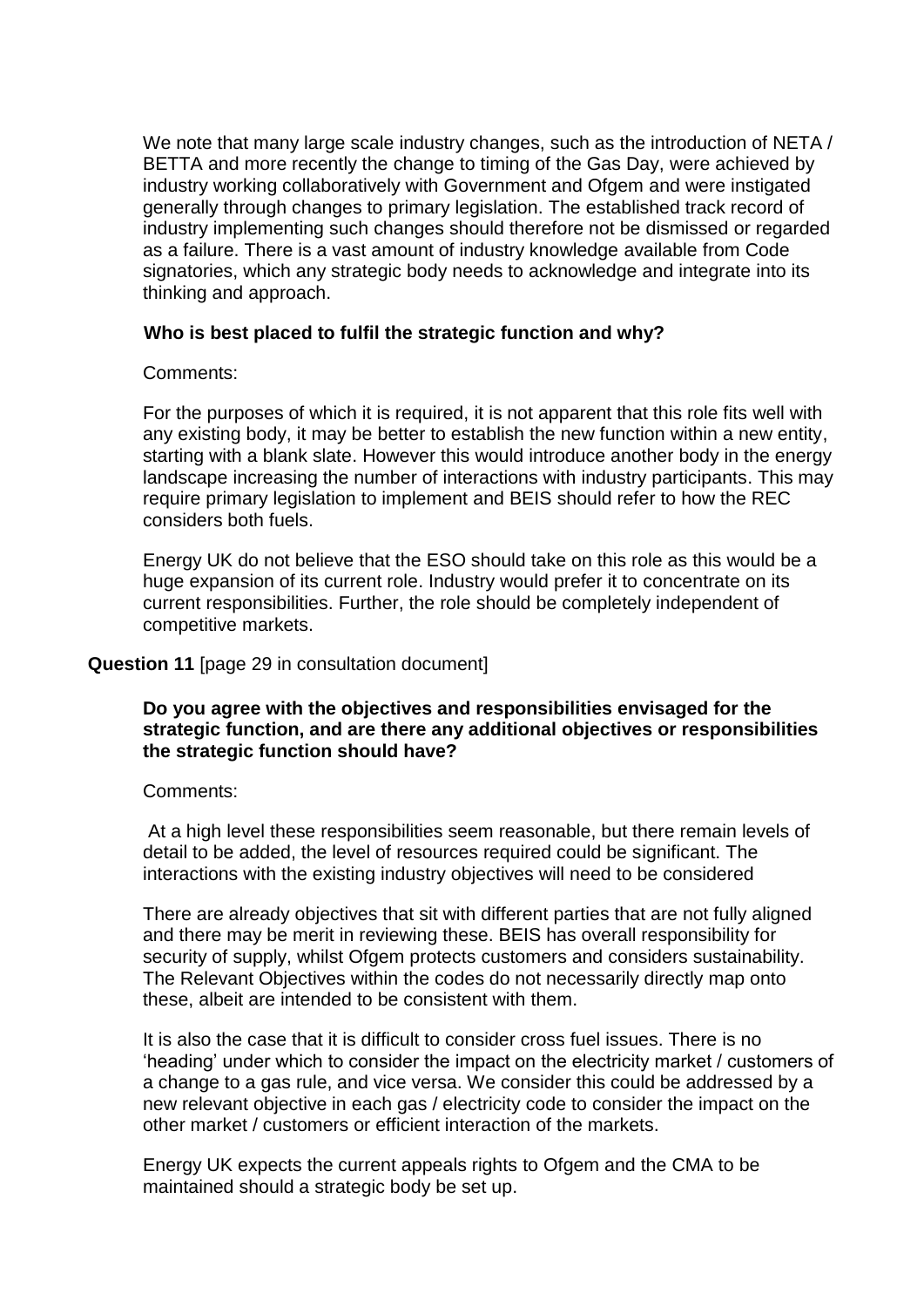## **Question 12** [page 29 in consultation document]

## **How may this new function potentially impact the roles and responsibilities of other parts of the framework? Do you foresee any unintended consequences?**

Comments:

It is not clear how day-to-day or reactive modification proposals, which may not be clearly aligned with the strategic direction but are considered necessary by the proposer and potentially wider industry, will be considered in the prioritisation process. Energy UK is concerned that there is a risk that such proposals get left behind.

Some Code Administrators have a holistic view of the change going through industry, as well as the change which may be necessary. These Code Administrators are therefore able to develop valuable modifications proposals. Other Parties are then able to sponsor the change.

Energy UK believes that some modifications could be raised by the Code Panel as this could relieve the administrative burden on Parties, particularly with the ever increasing number of smaller parties in the market. However this would require changes to some Code Panels, which currently do not have such powers (such as the UNC).

#### **Question 13** [page 29 in consultation document]

## **What are your views on how the strategic direction should be developed and implemented (including the option of establishing a strategy board to aid engagement)?**

Comments:

Engagement with and involvement of industry will be vital in ensuring industry support, a strategy board with the right mix of skills and expertise from all sectors may help achieve this. However, this would be adding yet another body / forum into the energy market regulatory landscape, potentially increasing complexity and reducing accountability.

**Question 14** [page 29 in consultation document]

**Do you think that the scope of the strategic function should be limited to taking account of the Government's vision for the energy sector and translating it into a plan for the industry codes framework, or are there other areas it should address (for example, impact on vulnerable consumers)?** 

| $\Box$ Yes | $\boxtimes$ No | $\Box$ Don't know |
|------------|----------------|-------------------|
|            |                |                   |

Please explain.

Comments: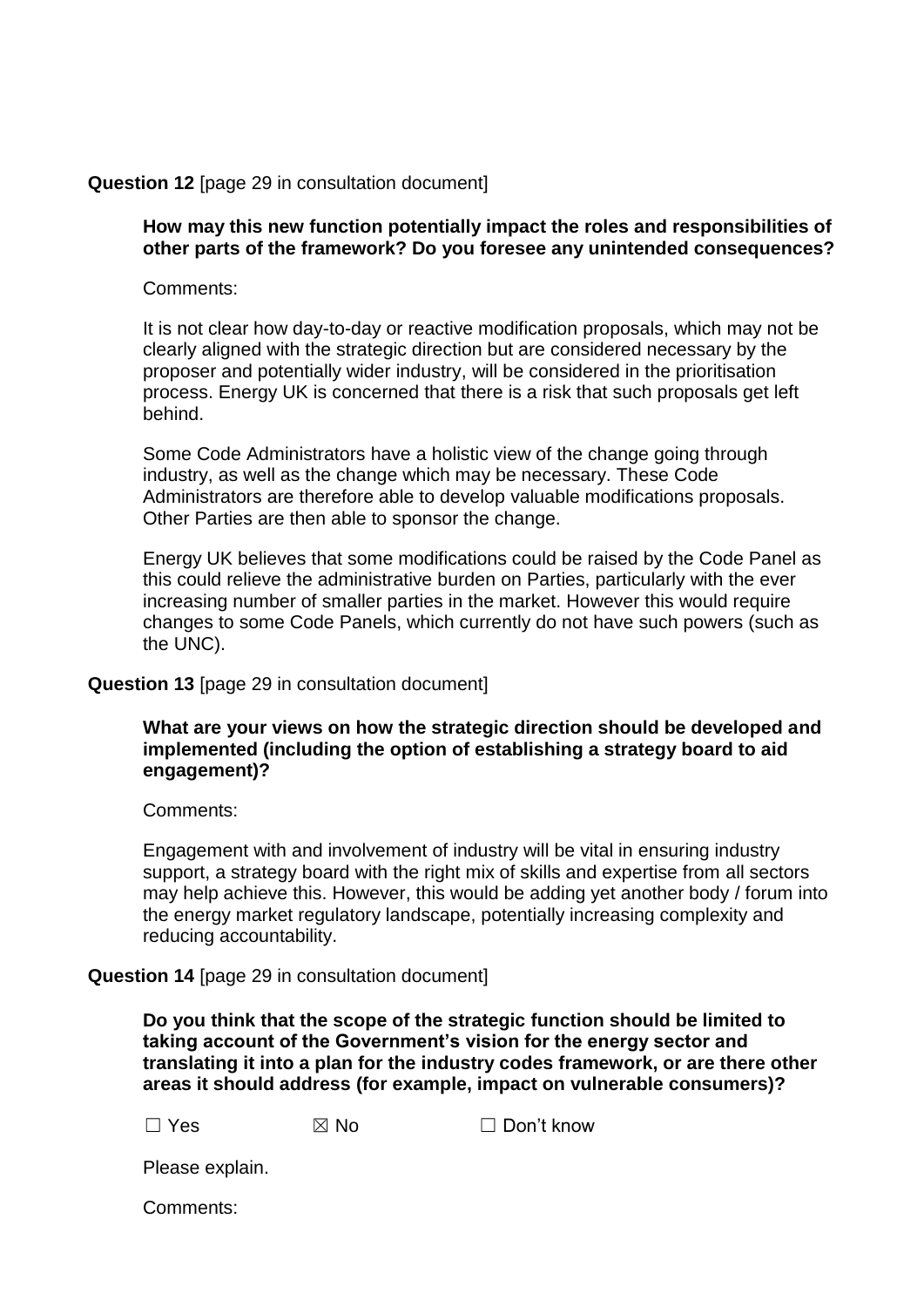We would expect the strategic function to take a whole systems approach to changes to the energy sector to implement parliament's vision, this should identify inter-related issues and consequential impacts, to avoid these being considered late in the process. We would expect the Strategic Body to go beyond the government/parliament vision as we do not expect MPs to have a working knowledge of energy regulation. As a minimum we would not expect the Strategic Body to hinder changes to Codes which haven't been specified by the government/parliament's vision. Some important Ofgem led work, such as the current SCR and TCR, have not been derived from a government vision but that of industry's and Ofgem's.

**Question 15** [page 36 in consultation document]

## **Do you agree that in addition to the current responsibilities that code administrators have, that the code manager function should also have the following responsibilities?**

a. identifying, proposing and developing changes (analysis, legal drafting etc.), including understanding the impacts;

 $\Box$  Yes  $\boxtimes$  No  $\Box$  Don't know

**b. making decisions on some changes, or making recommendations to the strategic body; and**

 $\Box$  Yes  $\boxtimes$  No  $\Box$  Don't know

**c. prioritising which changes are progressed.**

 $\Box$  Yes  $\boxtimes$  No  $\Box$  Don't know

Please explain.

Comments:

Some code administrators already carry out some of these tasks e.g. analysis and legal drafting, others such as the Joint Office do not. Over time the UNC has suffered from different lawyers drafting different parts of the code, therefore central procurement may lead to better consistency and more transparency. Taking a key role in providing analysis would require the Code Manager to develop skills or obtain additional resource to manage this if it is contracted out or a wider skill set if this is taken in house. Transparency of the cost of doing this will be important and access to the necessary data will be needed.

The ability to raise Code modification proposals however, should not be granted to a Code Manager (other than perhaps housekeeping changes). In the past, Elexon has developed a proposal to the BSC but have not been able to gain a sponsor in the form of the BSC Panel or Code signatory. The Code Manager should have the ability to develop a change to a Code, but should not be able to raise it as it may not be in the interest of industry. For similar reasons, the Code Manager should not have the ability to approve or reject modifications.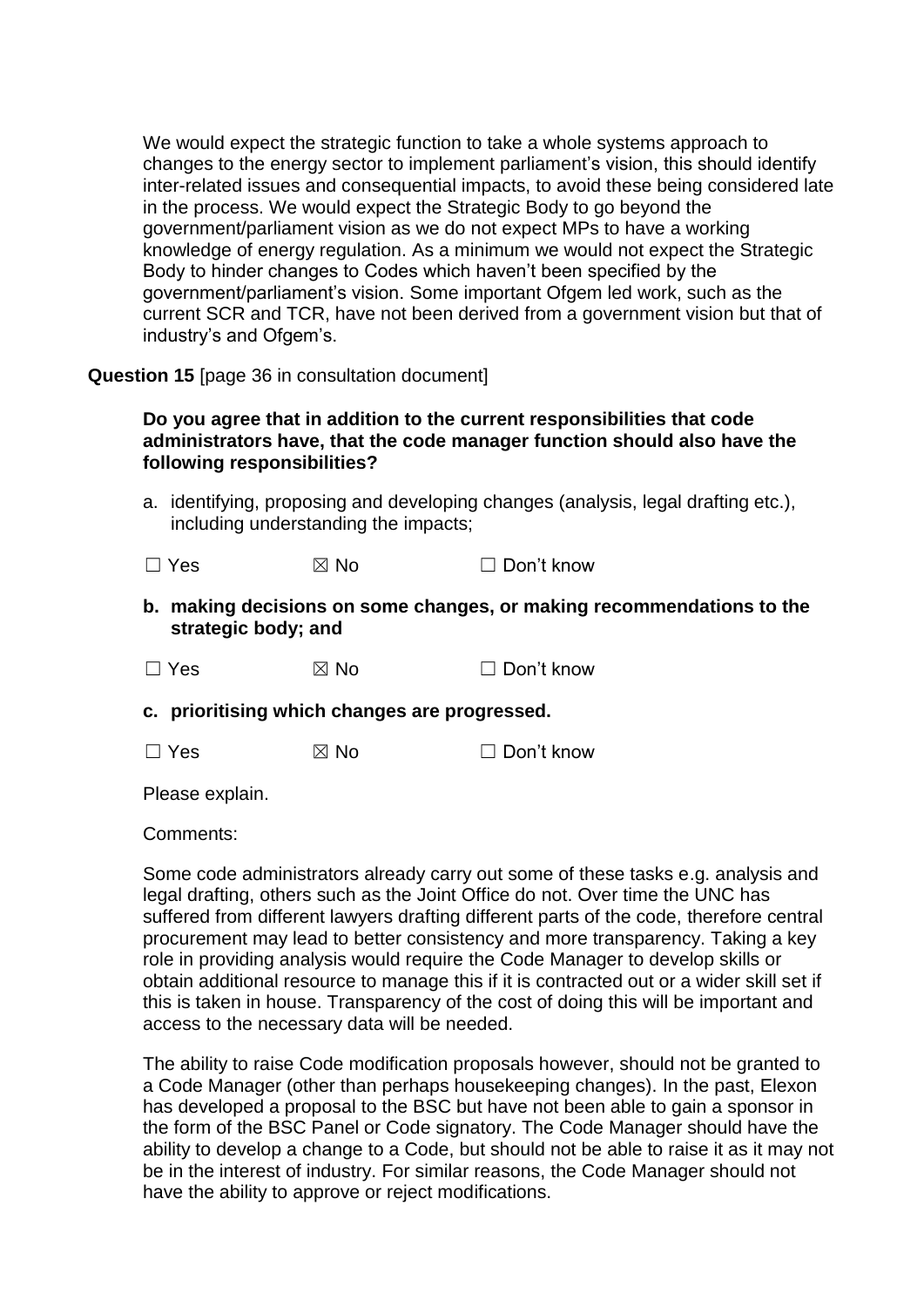Should the Code Manager be granted decision making powers, a question remains whether The Authority still retains a role in decision making and how much decision making power is delegated to the new body. The current governance of Self-Governance proposals should be retained.

Energy UK is not comfortable with the new body prioritising live modifications but should be able to make recommendations to the Panel.

There is also a suggestion that industry may no longer have the ability to raise proposals. This is an extreme scenario and suggests that others who do not operate in the industry have better knowledge of changes required than those that do. Energy UK strongly opposes this proposal. This would significantly increase the risk of operating in the energy industry and likely increase costs too. This goes against industry work (such as GC0086) to bring Open Governance arrangements to the Codes. Further, this may hinder disrupter technologies from entering the market, particularly if they were not yet a party to the Code (a 'Materially Affected Party'). We would expect such an approach to include an appeals process.

#### **Question 16** [page 36 in consultation document]

## **What is the best way to ensure coherent end-to-end changes to the codes and related systems? For example, is it through having end-to-end code and system managers?**

#### Comments:

Many changes that are progressed today do not have impacts on multiple codes, however we acknowledge that there are some that do and such processes can be improved. Consolidation of codes may help in this regard, but rolling in system managers with the code management function requires further thought.

We note that industry do not have visibility of the impact assessments for a number of projects the ESO runs. Industry should be able to see this and should be required of Code Managers.

#### **Question 17** [page 36 in consultation document]

## **Should the approach differ on a case-by case basis (i.e. depending on the code or system in question)?**

 $\Box$  Yes  $\boxtimes$  No  $\Box$  Don't know

Please explain.

Comments:

We should expect to see the same rigor, processes and best practice throughout all Codes.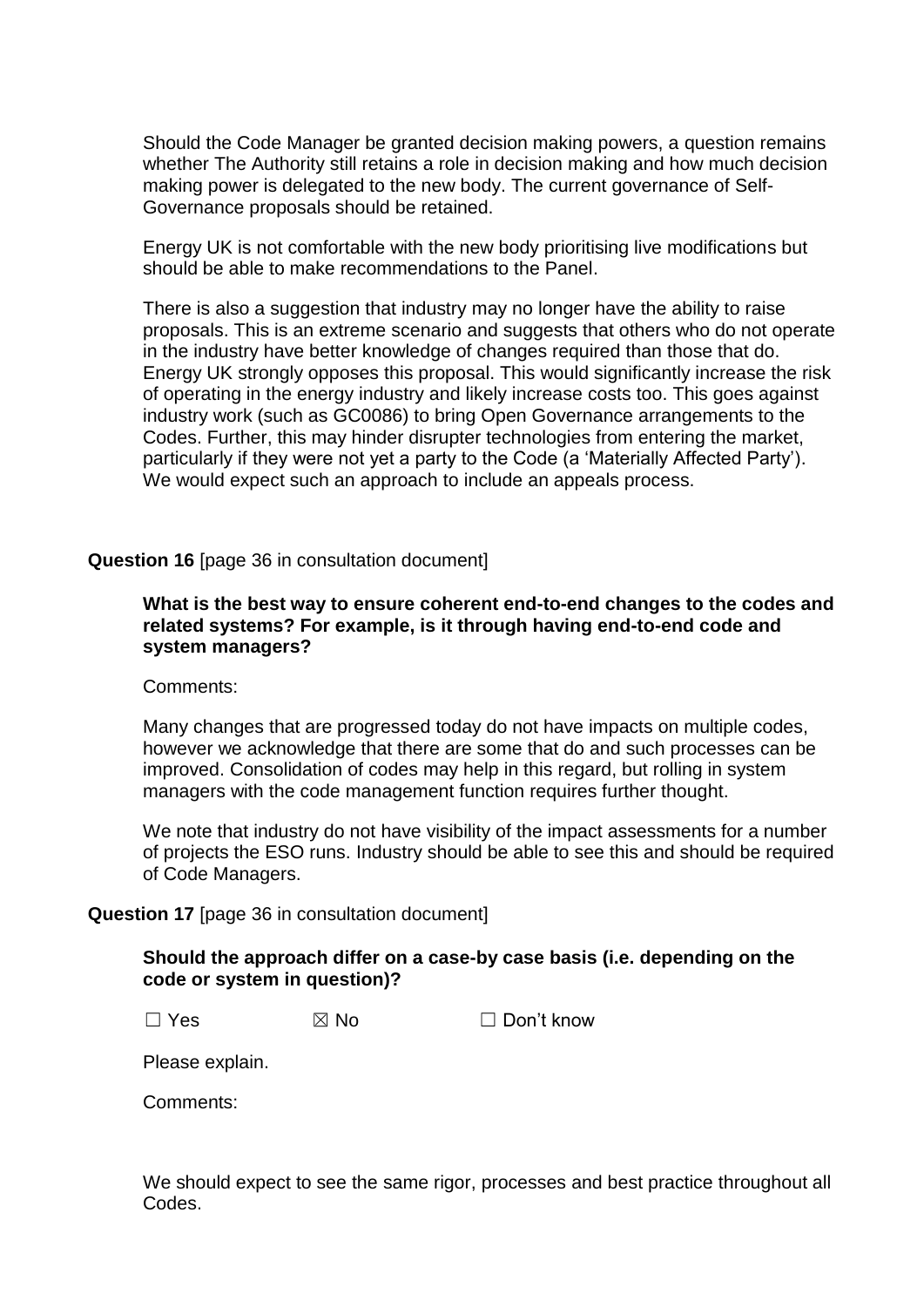## **Question 18** [page 36 in consultation document]

## **Do you agree that the code manager function should be accountable to the strategic body and that this should be via a licence or contract?**

 $\Box$  Yes  $\boxtimes$  No  $\Box$  Don't know

Please explain.

Comments:

The code manager function should be accountable to the Code signatories, similar to the structure of Elexon as Code Administrator of the BSC.

## *Please note questions 19- 26 only apply in respect of Model 1 (code managers and a strategic body).*

**Question 19** [page 36 in consultation document]

## **Are there more effective ways that the code manager function's accountability to the strategic body could be enshrined other than in a licence or contract?**

Comments:

The CM should be accountable to the Code signatories

**Question 20** [page 36 in consultation document]

## **Do you agree that we should not consider further a model whereby the code manager function is accountable to industry?**

 $\Box$  Yes  $\boxtimes$  No  $\Box$  Don't know

Please explain.

Comments: See answers to questions 18 and 19

**Question 21** [page 37 in consultation document]

**Do you have views on whether the code manager function should be appointed following a competitive tender process or other competition?** 

 $\boxtimes$  Yes  $\Box$  No  $\Box$  Don't know

Please explain.

Comments: Energy UK agrees. Thought should be given to the competency of the applying company as well as the cost of the tender. Thought also needs to be given to whether the role should be re-tendered at certain points and the process behind doing so.

**Question 22** [page 37 in consultation document]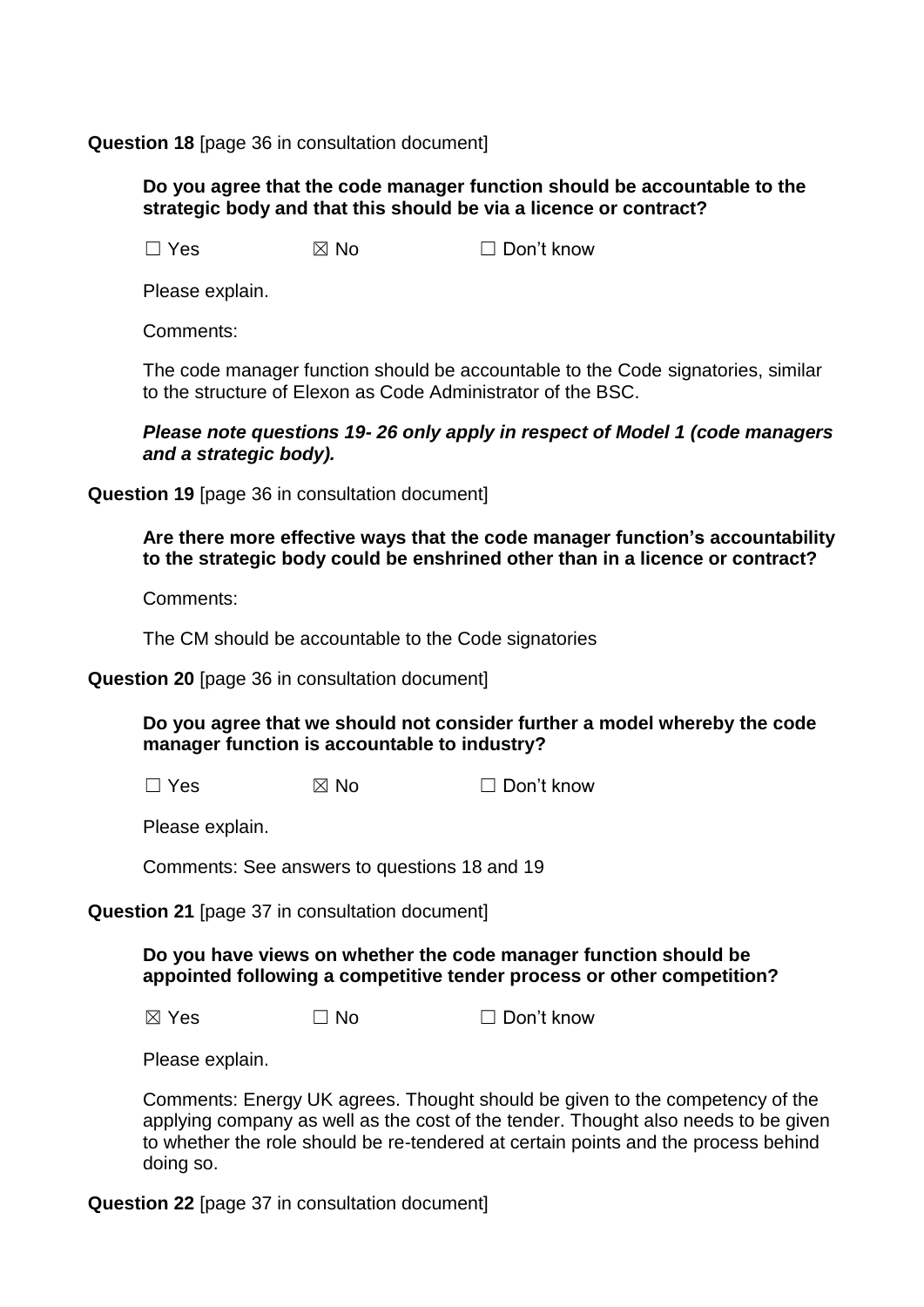## **Do you think the code manager function should be established by the strategic body creating a body or bodies?**

 $\boxtimes$  Yes  $\Box$  No  $\Box$  Don't know

Please explain.

Comments:

The function of the Code Manager should be clearly defined by Ofgem.

## **If the code managers were established in this way, would we need to consider any alternative approaches to funding or accountability?**

 $\Box$  Yes  $\boxtimes$  No  $\Box$  Don't know

Please explain.

Comments:

**Question 23** [page 37 in consultation document]

**In terms of establishing/choosing the code manager function, do you agree that we should not consider further:**

**a. requiring an existing licensee to become the code manager; and/or**

| $\Box$ Yes<br>$\boxtimes$ No | $\Box$ Don't know |
|------------------------------|-------------------|
|------------------------------|-------------------|

**b. requiring a licensee (or group of licensees) to create the code manager?**

 $\boxtimes$  Yes  $\Box$  No  $\Box$  Don't know

Please explain.

Comments:

A price-controlled licensee could create the CM (as they do today).

Should an existing licence (i.e. Elexon) wish to tender for the Code Manager role, they should be allowed to do so provided they have no other vested interest in the Codes or the markets they govern.

**Question 24** [page 37 in consultation document]

**What would be the most effective way to ensure the code manager function offers value for money (for example, through price controls or budget scrutiny)? More broadly, what is the right incentive framework to place on the code manager function?**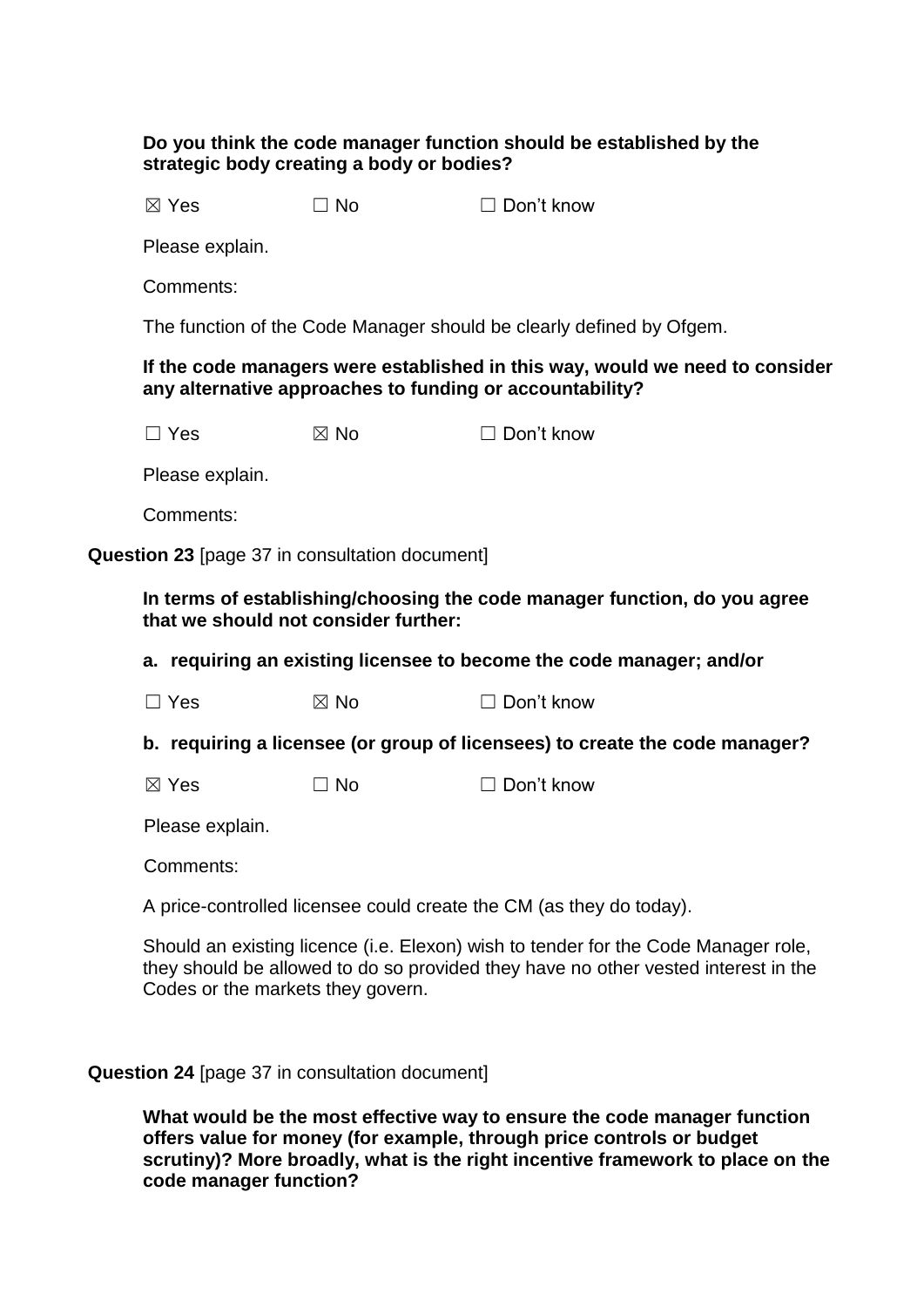Please explain.

Comments:

A framework similar to that of Elexon, where the CM is accountable to the Code signatories, should be used.

**Question 25** [page 37 in consultation document]

#### **Are there any factors that:**

**a. would stop parties (including code administrators) from becoming a code manager?**

 $\boxtimes$  Yes  $\Box$  No  $\Box$  Don't know

**b. should prevent parties from becoming a code manager (e.g. do you agree that licensees should not be able to exercise control of the code managers)?**

| $\boxtimes$ Yes | $\Box$ No | $\Box$ Don't know |
|-----------------|-----------|-------------------|
|                 |           |                   |

Please explain.

Comments:

a) A Code Administrator may not have the resource, skills or desire to become a code manager

b) Energy UK stresses that the Code Manager should not have a vested interest in the Codes or the markets they govern and be accountable to the Code signatories.

## **Question 26** [page 37 in consultation document]

## **How should the code manager function be funded (for example through licence fees or by parties to the code(s)?**

Please explain.

Comments:

As discussed in previous questions, the funding structure similar to that of Elexon should be used. Incentives to drive efficiencies should be considered in addition.

**Question 27** [page 44 in consultation document]

## **Are there any quick wins that could be realised in terms of code consolidation and simplification?**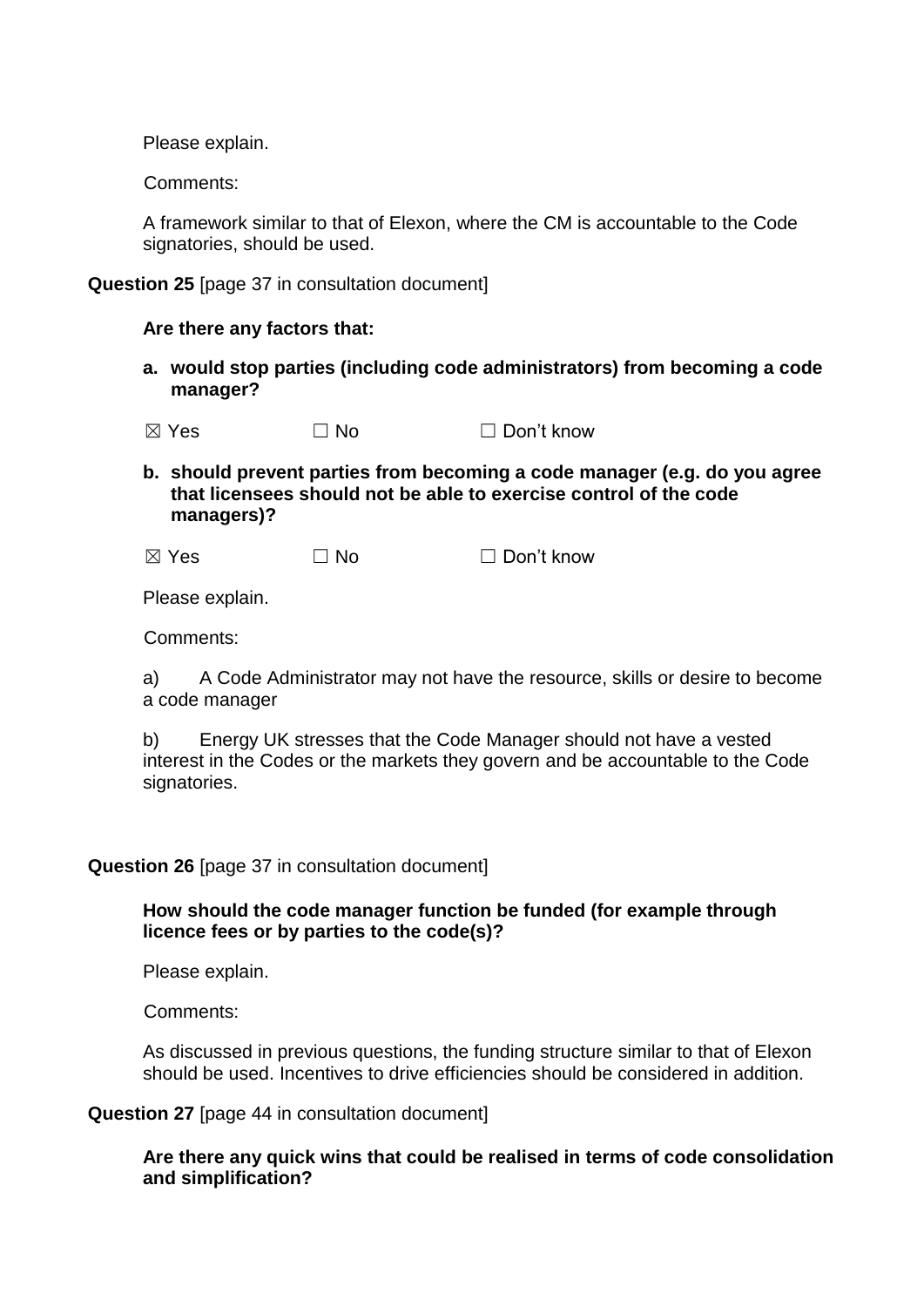#### Comments:

As mentioned in our answer to question 4, the harmonisation of Code Management across all Codes could be done ahead of Code consolidation.

Parties raising changes to the CUSC which bridge charging and non-charging changes are currently required to raise two modifications which is unnecessary. If a Party were to be required to raise only modification it would save resource of the raising party and other industry members. Further, it would harmonise the governance across Codes, making the arrangements more simple and easy to follow. This would be particularly beneficial to smaller and/or new Parties.

Some changes require modifications to more than one Code which requires a large amount of resource from the proposing and interested Parties. Energy UK believes it would be in the interest of industry to be able to raise one Code modification which is able to span a number of Codes. The modification would therefore only have one workgroup and one report (which can be published on all relevant Administrator's websites.

The industry is increasingly becoming more digitalised. It is only logical that Codes follow suit. There is a cost associated with this and Energy UK considers that this should not be expansive and could be a quick win. However, thought needs to be given to ensuring how such a resource is kept up to date and accurate and where liability would lie if it provided incorrect or misleading information.

## **Question 28** [page 44 in consultation document]

## **How many codes would best deliver on the outcomes we are seeking under these reforms?**

Comments:

Energy UK considers that the codes structure should map onto the industry structure. We can see no benefits in merging gas and electricity codes.

At the wholesale level, there are separate System Operators for the gas and electricity transmission networks, with legal separation in place, so it is difficult to see what benefits could be achieved. If there was a single System Operator for gas and electricity transmission, then it would make sense to re-visit this issue.

Within fuels there could be merit in merging codes to provide more accessible and less complex rules and frameworks that support the competitive market.

Option C is preferred.

**Question 29** [page 44 in consultation document]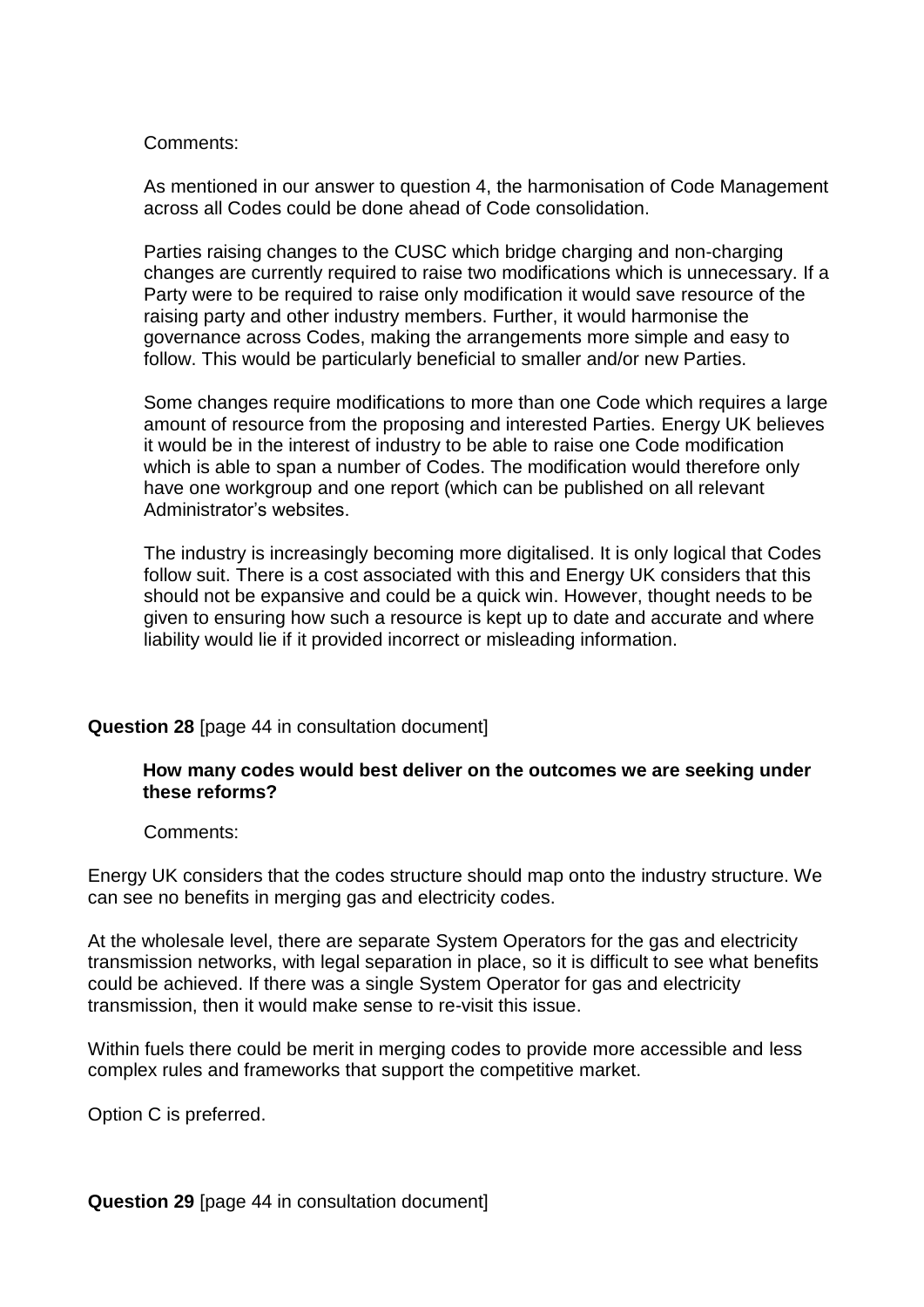## **Which option (one code manager versus multiple) would best deliver on the outcomes we are seeking under these reforms?**

Comments:

A 1:1 relationship between codes and managers would seem appropriate. Should there be multiple Managers, this would allow benchmarking across each CM. Should there be one Code manager, teams operating in each code are required with staff having specific knowledge of that Code.

However, consideration should be given to Intellectual Property Rights for example as this could not be shared across each CM.

**Question 30** [page 44 in consultation document]

**Which of our consolidation options would best deliver the outcomes we are seeking to achieve? Please provide evidence for your examples.** 

Comments: We believe that Option C is the best option.

**Question 31** [page 44 in consultation document]

## **Do you agree that the codes should be digitalised?**

**⊠ Yes □ No □ Don't know** 

Please explain.

Comments: As discussed in our answer to question 27, the industry is increasingly becoming more digitalised. It is only logical that Codes follow suit. There is a cost associated with this and Energy UK considers that this should not be expansive and could be a quick win.

#### **Question 32** [page 47 in consultation document]

## **What role should industry have in monitoring code compliance or making decisions on measures needed to address any identified non-compliance?**

Comments: Any non-compliance should be reported by industry participants. Measures required to address non-compliance currently resides with Ofgem and should not be given to industry.

#### **Question 33** [page 47 in consultation document]

## **Which of the two models we propose would better facilitate effective monitoring and compliance arrangements?**

#### **Please explain.**

Comments: Click here to enter text.